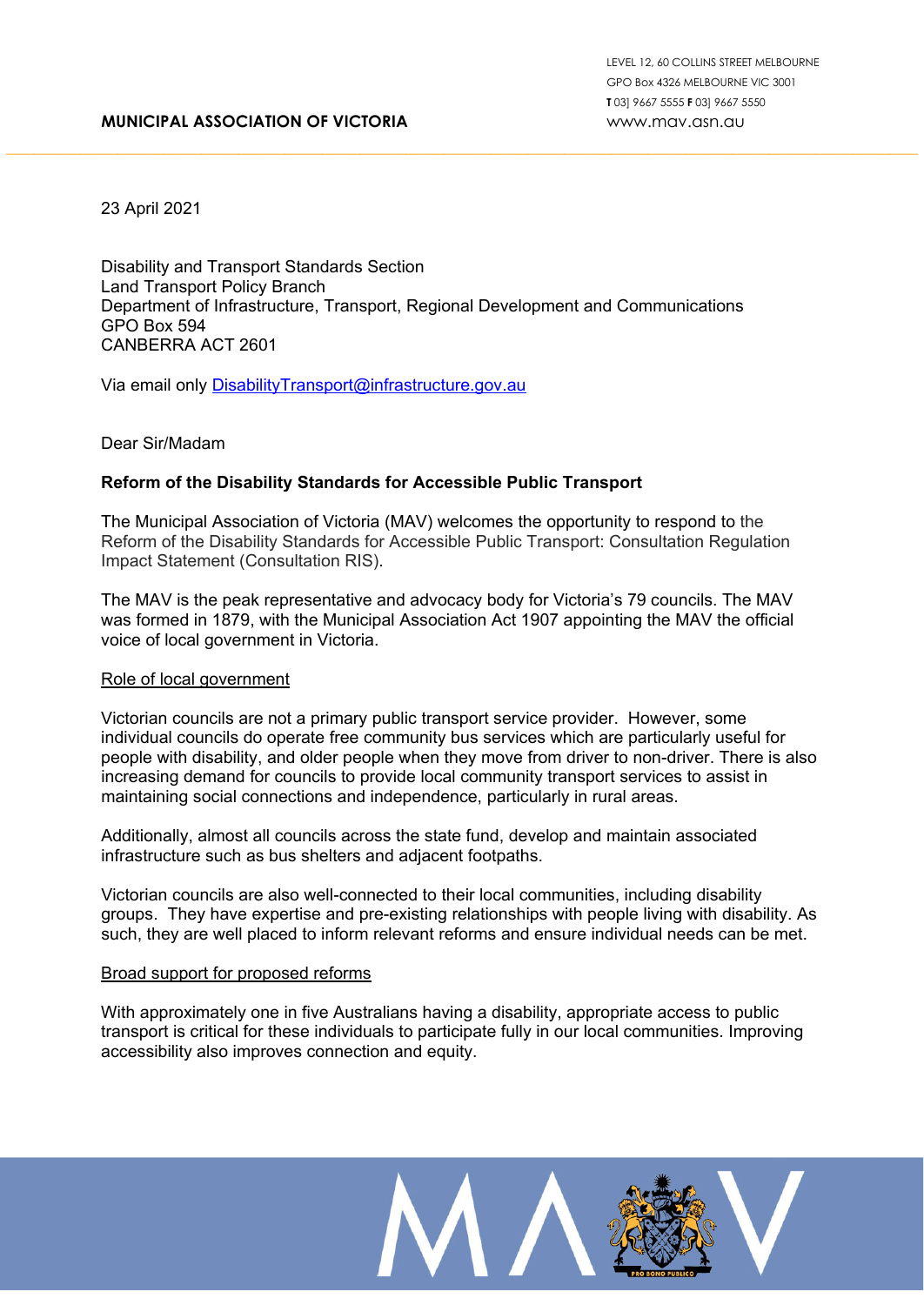The MAV broadly supports the intent of the 16 areas of reform, as well as amendments to references of the Australian Standards, for The Disability Standards for Accessible Public Transport 2002 (Transport Standards).

Of particular relevance to Victorian councils is the proposed emergency egress reform. While the proposal to have at least two accessible egress routes that lead away from bus stops, bus interchanges, tram stops and other public transport facilities located within a road reserve seems reasonable, further consultation is warranted.

The MAV recommends consultation with councils be conducted to capture any associated complexities. This will be particularly pertinent where public transport infrastructure interfaces with council land. The MAV is willing and able to assist in this proposal.

## Barriers to implementation of reforms and improved accessibility

The MAV has conducted a high-level assessment of the barriers to implementing more accessible public transport-related infrastructure managed by councils. The key concerns from a council perspective relate to the potential for complexities associated with emergency egress, as well as funding constraints. More specifically, they include:

a) As described above and noted in the Consultation RIS, complexities associated with infrastructure planning, approvals and development at bus or tram stops, where multiple landowners are involved (e.g.: local government, state government and private property).

This is particularly relevant to the proposed emergency egress reforms where multiple landowners would need to be involved to ensure safe emergency egress can in fact be provided away from some bus or tram stops.

b) Funding constraints, which are particularly evident in the Victorian context, and the complexities associated.

In Victoria, councils have been operating in a revenue constrained setting since 1 July 2016. This comprises the ability of councils to provide additional services, such as delivering accessible infrastructure improvements.

These funding constraints limit the extent to which councils can efficiently plan, design and install neighbourhood infrastructure, such as footpaths adjacent to bus stops, which are required to ensure an overall seamless journey. Significant costs are borne by councils in their role in installing new (or maintaining existing) footpaths and other infrastructure abutting the public transport network. New government-funded accessible shelters and stops are always welcomed. We believe they will only be successful if councils have the capacity to ensure the adjacent infrastructure is accessible, in good condition and that sufficient maintenance funding is available.

The MAV notes the reform consultation process is also seeking benefit and cost information to assist in developing a cost benefit analysis for Stage 1 of the reform. In response to this, the MAV requests that the analysis considers the resources available to councils to deliver on more accessible public infrastructure and support an accessible public transport network for Australians living with a disability.

## Ongoing consultation with councils

Please note that while this high-level submission aims to highlight a key concern for Victorian councils, it does not purport to reflect the broad range of views of individual councils. The MAV has promoted the opportunity to make individual submissions in response to the Consultation RIS. Some councils may choose to take up this opportunity.